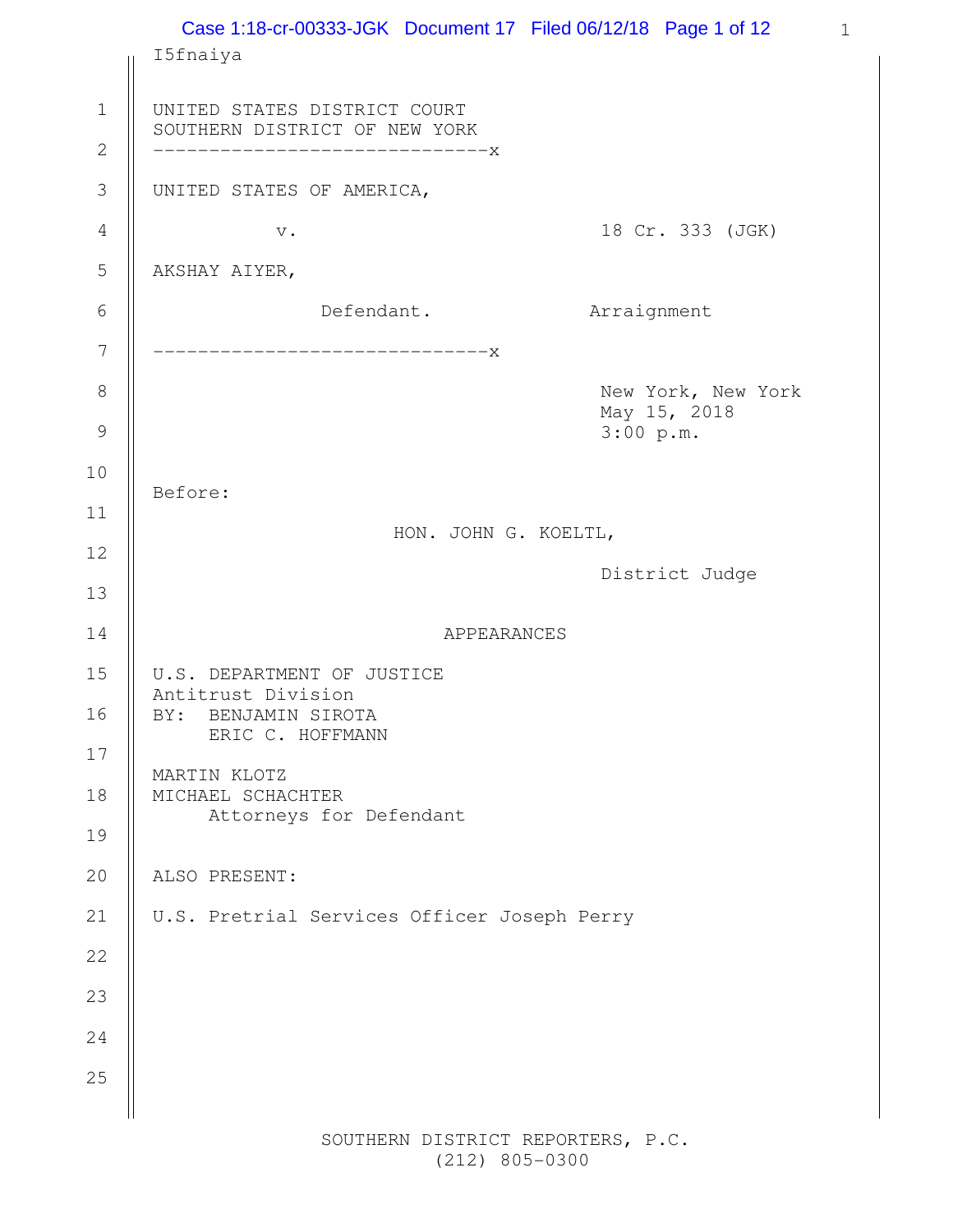2 I5fnaiya (Case called) MR. SIROTA: Good afternoon, your Honor. Ben Sirota from the Department of Justice Antitrust Division, for the government. THE COURT: Yes. MR. HOFFMANN: Eric Hoffmann, Department of Justice antitrust. MR. PERRY: Joseph Perry, Pretrial Services, sir. THE COURT: OK. MR. KLOTZ: Good afternoon, your Honor. Martin Klotz and Michael Schachter, Willkie Farr & Gallagher, for Mr. Aiyer, who is sitting to my left. THE COURT: All right. Good afternoon, all. Where are we? MR. SIROTA: So we are here for an arraignment and initial appearance, your Honor. The defendant was indicted on Thursday. This is his first appearance. THE COURT: OK. Thank you. Mr. Aiyer, am I pronouncing the name correctly? THE DEFENDANT: Yes. THE COURT: Mr. Aiyer, you have the right to remain silent. You need not make any statement. Even if you've already made statements to the authorities, you need not make any additional statements. Any statements that you do make can 1 2 3 4 5 6 7 8 9 10 11 12 13 14 15 16 17 18 19 20 21 22 23 24 25 Case 1:18-cr-00333-JGK Document 17 Filed 06/12/18 Page 2 of 12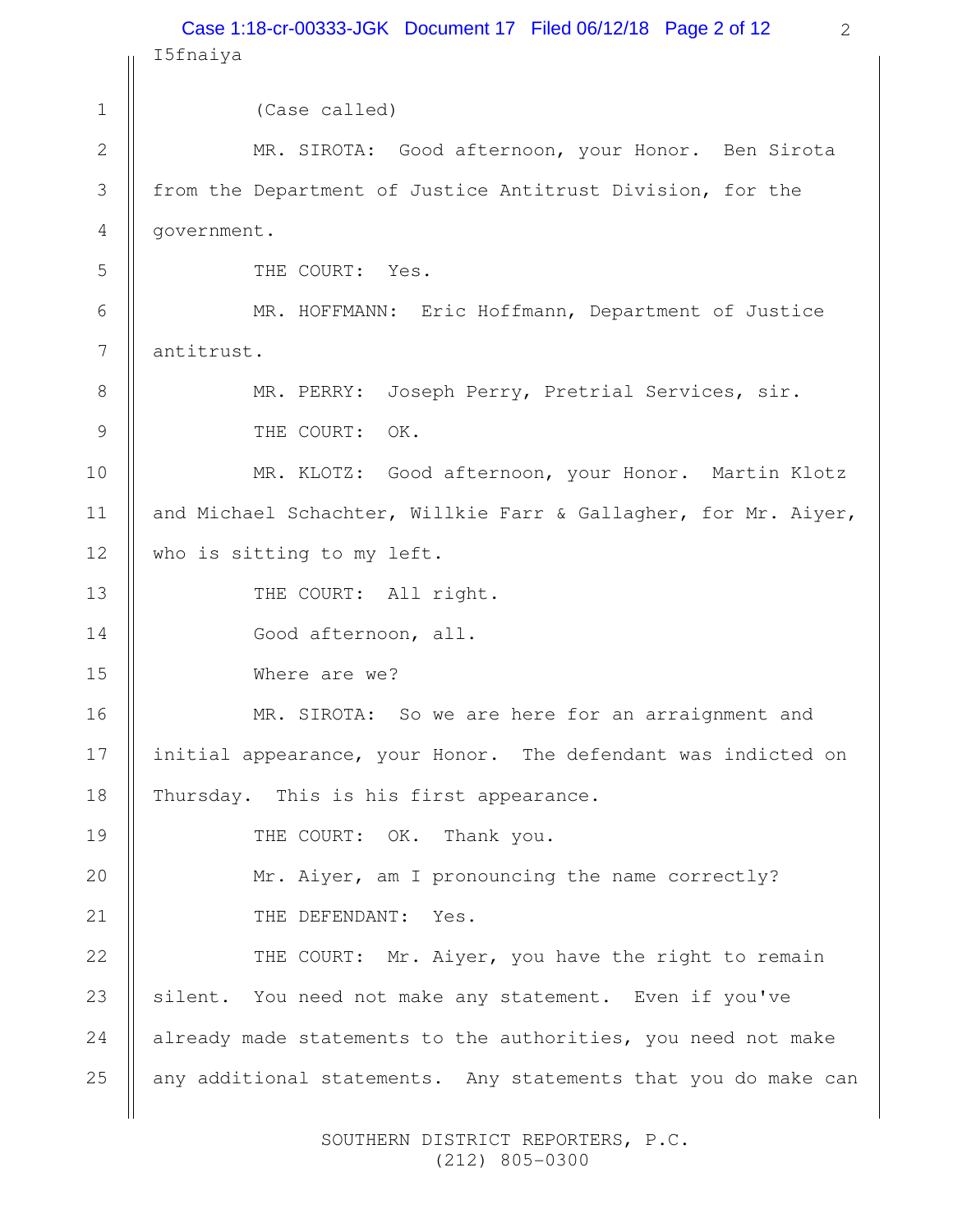3 I5fnaiya be used against you. Do you understand? THE DEFENDANT: Yes, your Honor. THE COURT: You have the right to be represented by a lawyer today and at all future proceedings in this case, and if you are unable to afford a lawyer I will appoint a lawyer to represent you. Do you understand? THE DEFENDANT: Yes. THE COURT: You are being represented by Martin Klotz and Michael Schachter of Willkie Farr & Gallagher; is that correct? THE DEFENDANT: Yes. THE COURT: And so you are not asking me to appoint counsel for you, correct? THE DEFENDANT: Correct. THE COURT: OK. I will arraign you on the indictment. Have you seen a copy of the indictment against you? THE DEFENDANT: Yes. THE COURT: Have you discussed it with your lawyer? THE DEFENDANT: I have. THE COURT: Do you want me to read the indictment aloud to you in open court or do you with to give up, or waive, the reading of the indictment? 1 2 3 4 5 6 7 8 9 10 11 12 13 14 15 16 17 18 19 20 21 22 23 24 25 Case 1:18-cr-00333-JGK Document 17 Filed 06/12/18 Page 3 of 12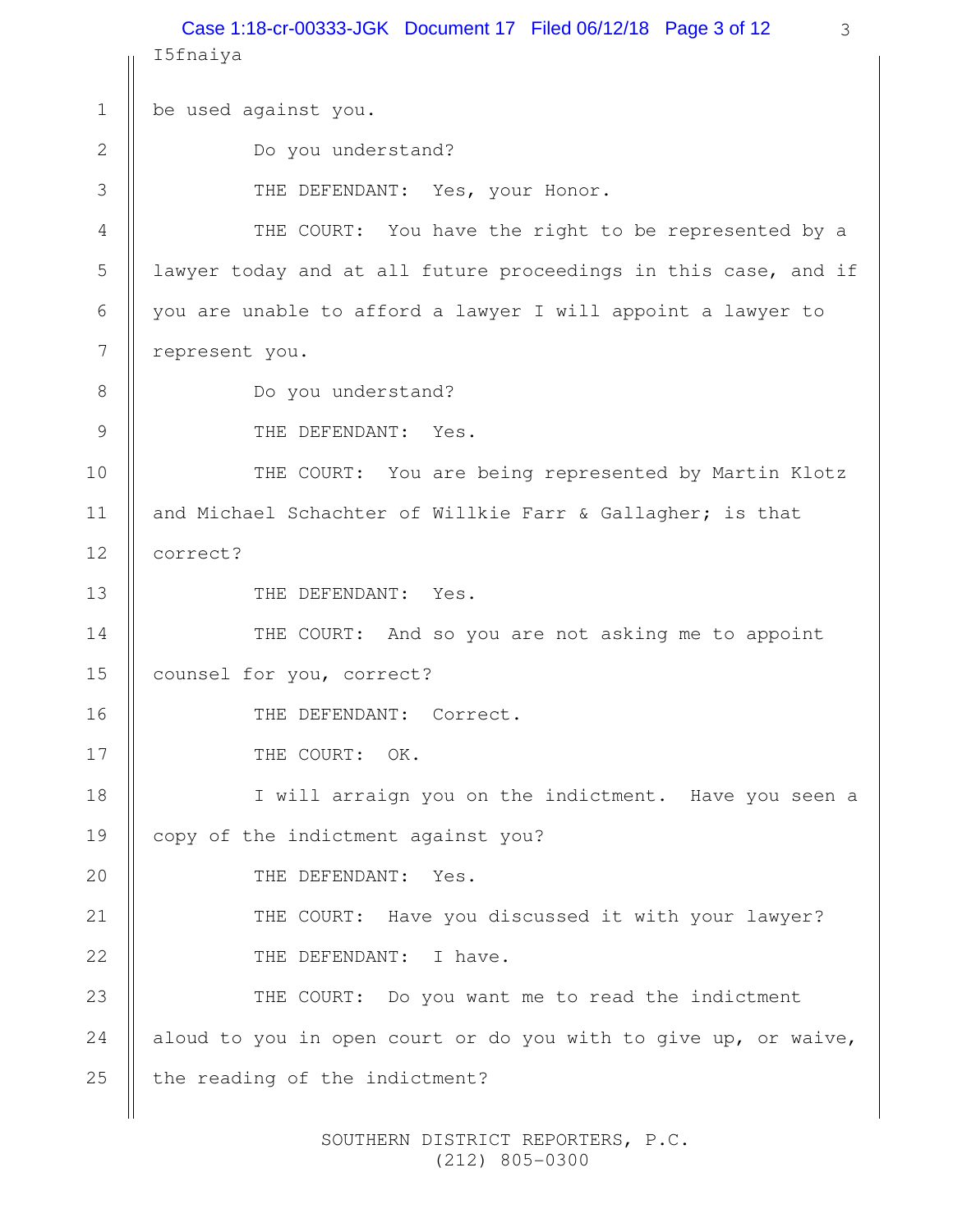I5fnaiya Case 1:18-cr-00333-JGK Document 17 Filed 06/12/18 Page 4 of 12

> THE DEFENDANT: Waive the reading, please, sir. THE COURT: All right.

4

How do you lead to the charges against you in the indictment? Guilty or not guilty?

THE DEFENDANT: Not guilty.

1

2

3

4

5

6

7

8

9

10

11

12

13

14

15

16

17

18

19

20

21

22

24

25

THE COURT: All right. The defendant's plea of not guilty will be entered.

Mr. Sirota, tell me about the case.

MR. SIROTA: Thank you, your Honor. The defendant here, Mr. Aiyer, was a trader of foreign currencies who worked for a major bank out of its New York office. He traded a bundle of foreign currencies that we call as a shorthand CEEMEA currencies. That is an acronym that stands for Central and Eastern European, Middle Eastern, and African, CEEMEA currencies.

We allege that the defendant conspired with his competitors, who were also traders of CEEMEA currencies at major banks, to suppress and eliminate competition by fixing prices and rigging bids and offers for these CEEMEA currencies that they commonly traded.

By doing so we allege that they violated the Sherman Antitrust Act, which is 15 United States Code, Section 1. The time period of the conspiracy that we allege is at least as early as October 2010, continuing through at least July 2013. This is all laid out in the charging paragraphs of the 23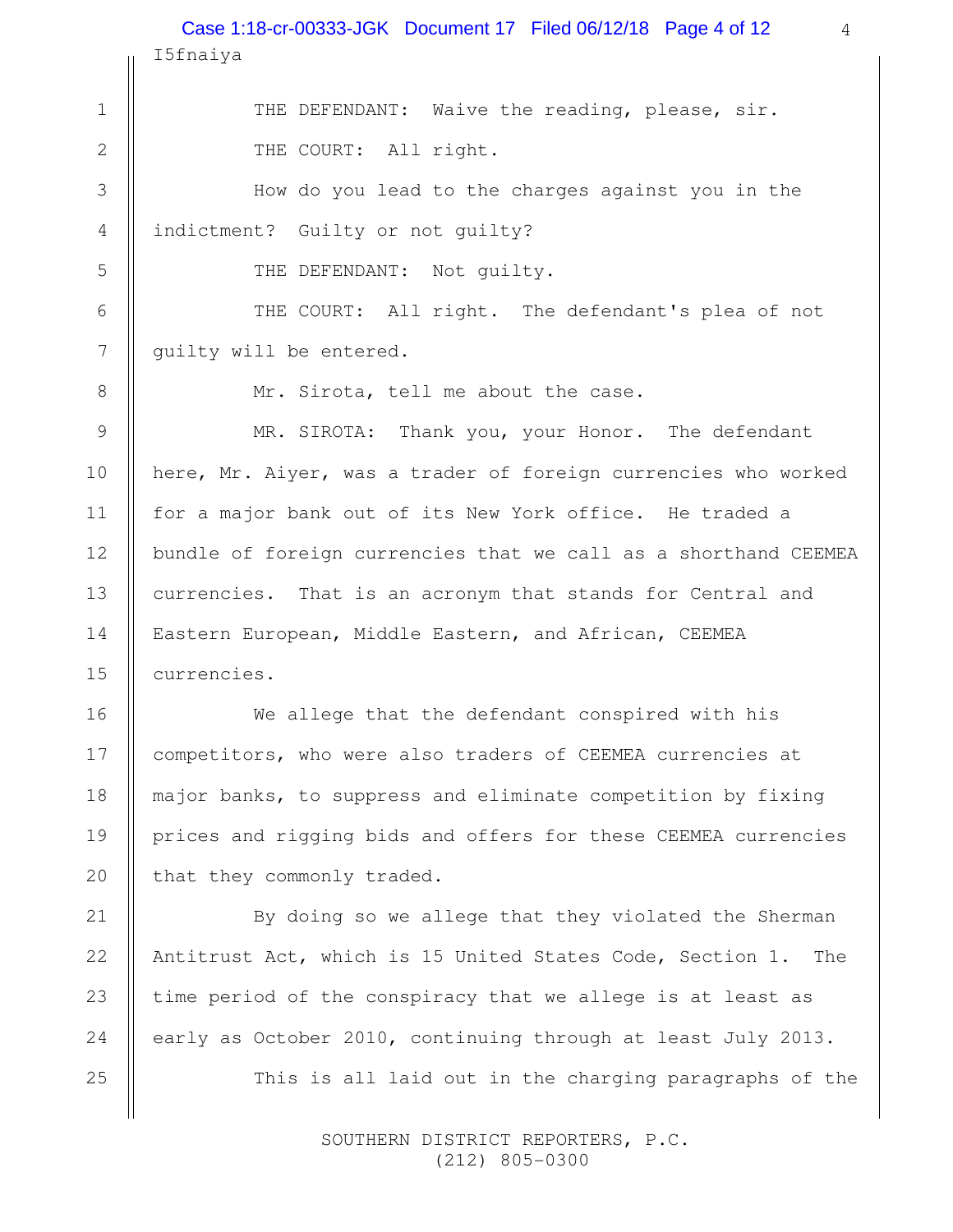|              | Case 1:18-cr-00333-JGK Document 17 Filed 06/12/18 Page 5 of 12<br>5<br>I5fnaiya |
|--------------|---------------------------------------------------------------------------------|
| $\mathbf 1$  | indictment, which are paragraphs 20 and 21. And then more                       |
|              |                                                                                 |
| $\mathbf{2}$ | detail is provided in terms of means and methods in paragraph                   |
| 3            | 22.                                                                             |
| 4            | THE COURT: OK. Thank you.                                                       |
| 5            | There is the issue of bail, conditions of release.                              |
| 6            | Let me come back to that.                                                       |
| 7            | Has the government begun to make discovery?                                     |
| 8            | MR. HOFFMANN: Not yet, your Honor. We reached an                                |
| $\mathsf 9$  | agreement with counsel on a protective order. We believe we                     |
| 10           | will be able to start making discovery in approximately two                     |
| 11           | weeks.                                                                          |
| 12           | THE COURT: How much time for discovery?                                         |
| 13           | MR. HOFFMANN: To produce it all out?                                            |
| 14           | THE COURT: Yes.                                                                 |
| 15           | MR. HOFFMANN: We believe the bulk, which addresses                              |
| 16           | Rule 16 and our obligations under Brady and Giglio we can get                   |
| 17           | out let's say by July.                                                          |
| 18           | If there is any additional material that defendant's                            |
| 19           | counsel may want, that could take longer.                                       |
| 20           | THE COURT: All right.                                                           |
| 21           | So the government estimates at this point it will make                          |
| 22           | discovery by the end of July.                                                   |
| 23           | What I would normally do is to set the case down for                            |
| 24           | another conference after the defense has had an opportunity to                  |
| 25           | review the discovery and to determine what motions, if any, the                 |
|              |                                                                                 |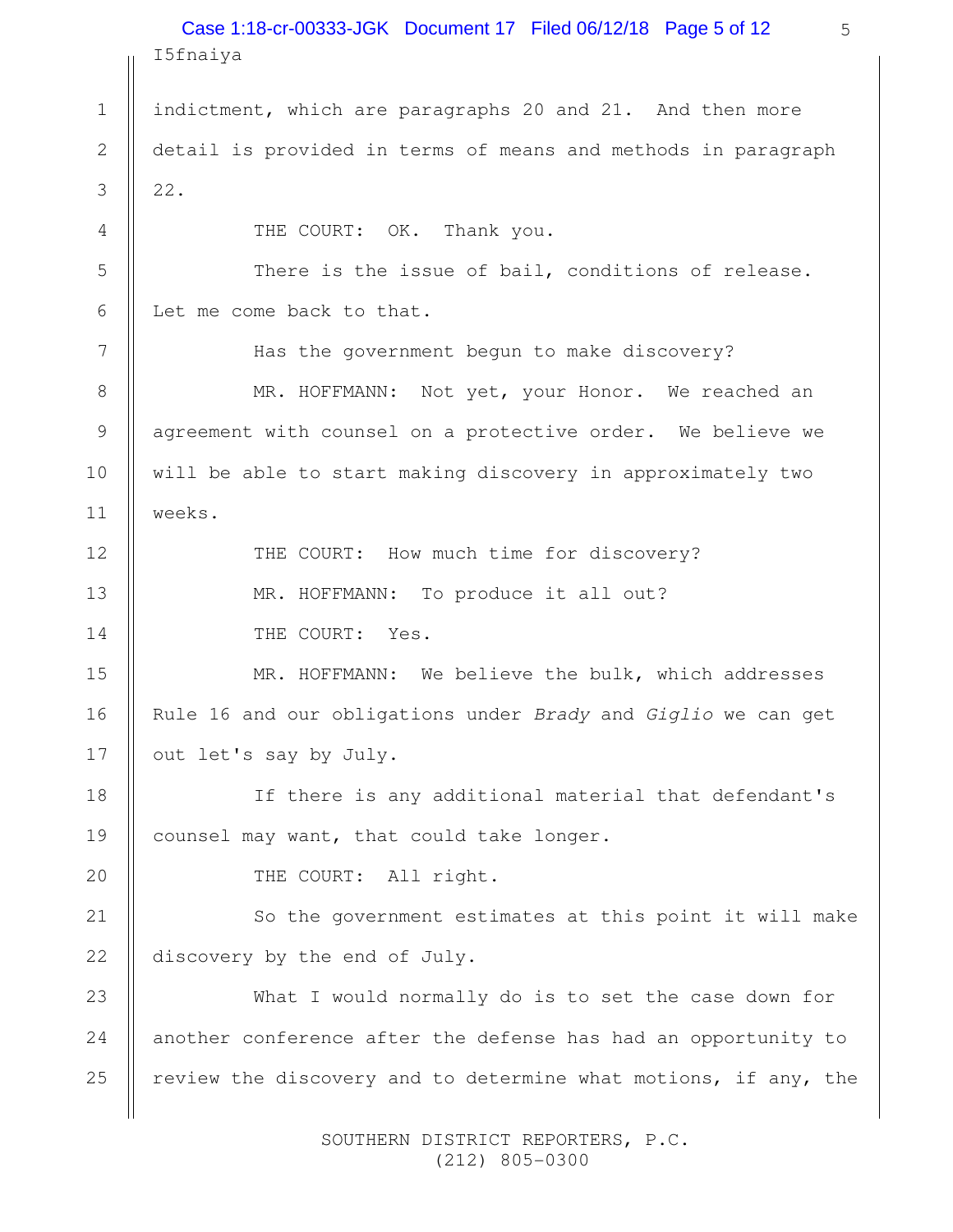I5fnaiya Case 1:18-cr-00333-JGK Document 17 Filed 06/12/18 Page 6 of 12

defense intends to make. Of course, that would give the defense the opportunity to ask for additional discovery from the government. So I would set it down for another conference probably toward the end of September.

But before I do any of that, let me listen to defense counsel for anything defense counsel wants to tell me. Mr. Klotz?

8

1

2

3

4

5

6

7

9

10

11

12

13

14

15

16

17

18

19

MR. KLOTZ: Thank you, your Honor.

I think, Judge, that would be perfectly satisfactory, and that is in fact what we were going to propose in terms of the schedule.

I am not certain that by the end of September we will be in a position to know what motions we intend to make. Discovery in the case is going to be quite voluminous, and there are several components of it.

I think there is a core of discovery that is undisputed. Then we are also going to be getting indices from the government that indicate other areas where we may want to pursue more documents.

So I think we're just going to be in a position of getting a handle on the scope of what we have and what we still want by the end of the summer and into September, but I think it makes sense to set this down for a conference at that point and we will have a better idea how much time we need to evaluate motions at that point. 20 21 22 23 24 25

> SOUTHERN DISTRICT REPORTERS, P.C. (212) 805-0300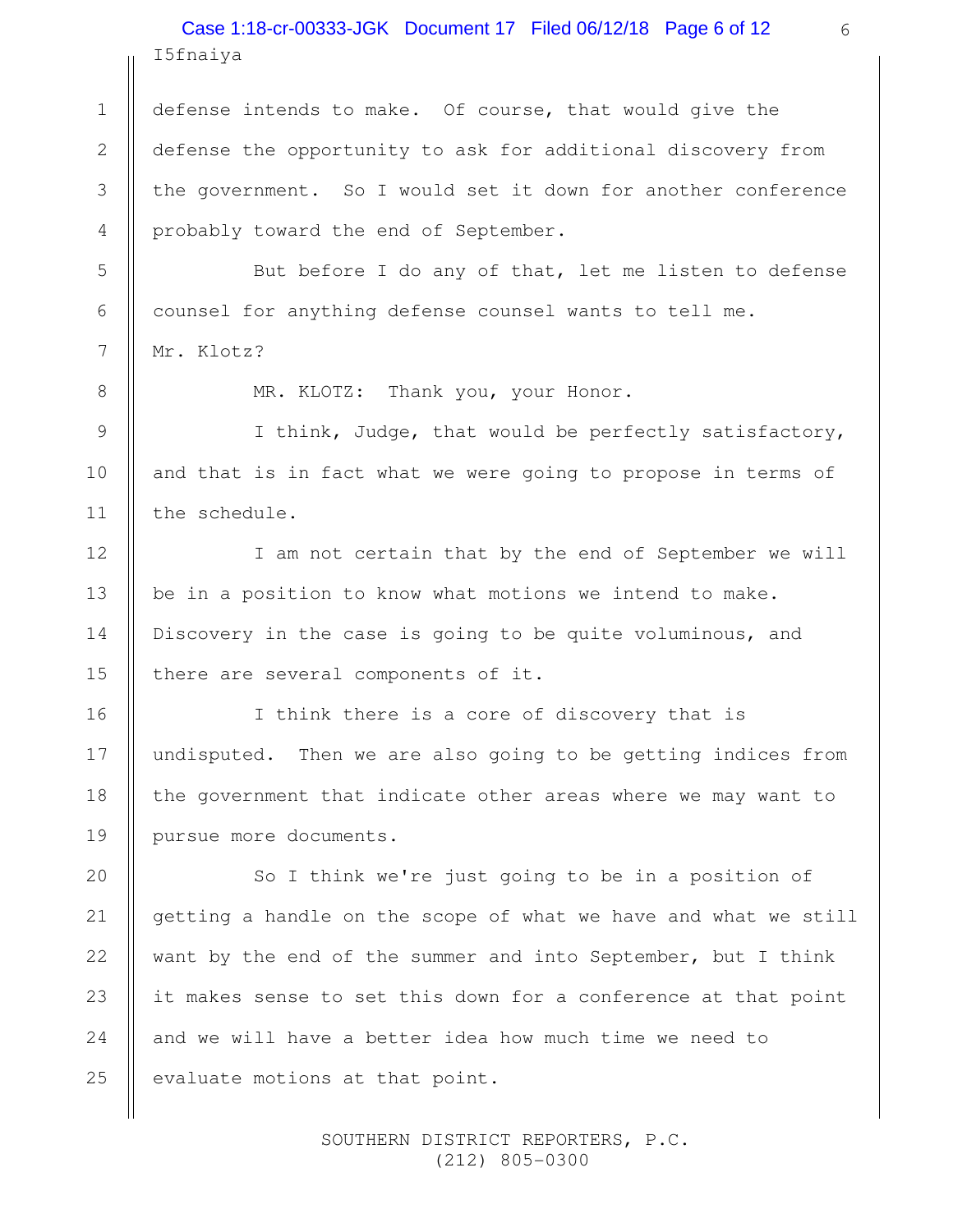I5fnaiya Case 1:18-cr-00333-JGK Document 17 Filed 06/12/18 Page 7 of 12

THE COURT: Sounds fine to me. How about Wednesday, October 17, at 4:30? Is that good? MR. HOFFMANN: Yes, your Honor. MR. KLOTZ: Yes, your Honor. THE COURT: OK. Another conference, Wednesday, October 17, at 4:30 p.m. I will exclude prospectively the time from today until 1 2 3 4 5 6 7 8 9

October 17 from Speedy Trial Act calculations. The continuance is designed to assure effective assistance of counsel. It's required because of the complexity of the case and the amount of discovery.

10

11

12

13

14

15

16

17

20

21

22

23

The Court finds that the ends of justice served by ordering the continuance outweigh the best interest of the defendant and the public in a speedy trial. This order of exclusion is made pursuant to 18 U.S.C. Section 3161(h)(7)(A).

Mr. Sirota, what is the status of the speedy trial clock? 18 19

MR. SIROTA: I believe in the order we received from your Honor your Honor excluded the time between the indictment and today's date, so I don't think there are any days accrued at this point.

THE COURT: So no time off the speedy trial clock at this point? 24 25

> SOUTHERN DISTRICT REPORTERS, P.C. (212) 805-0300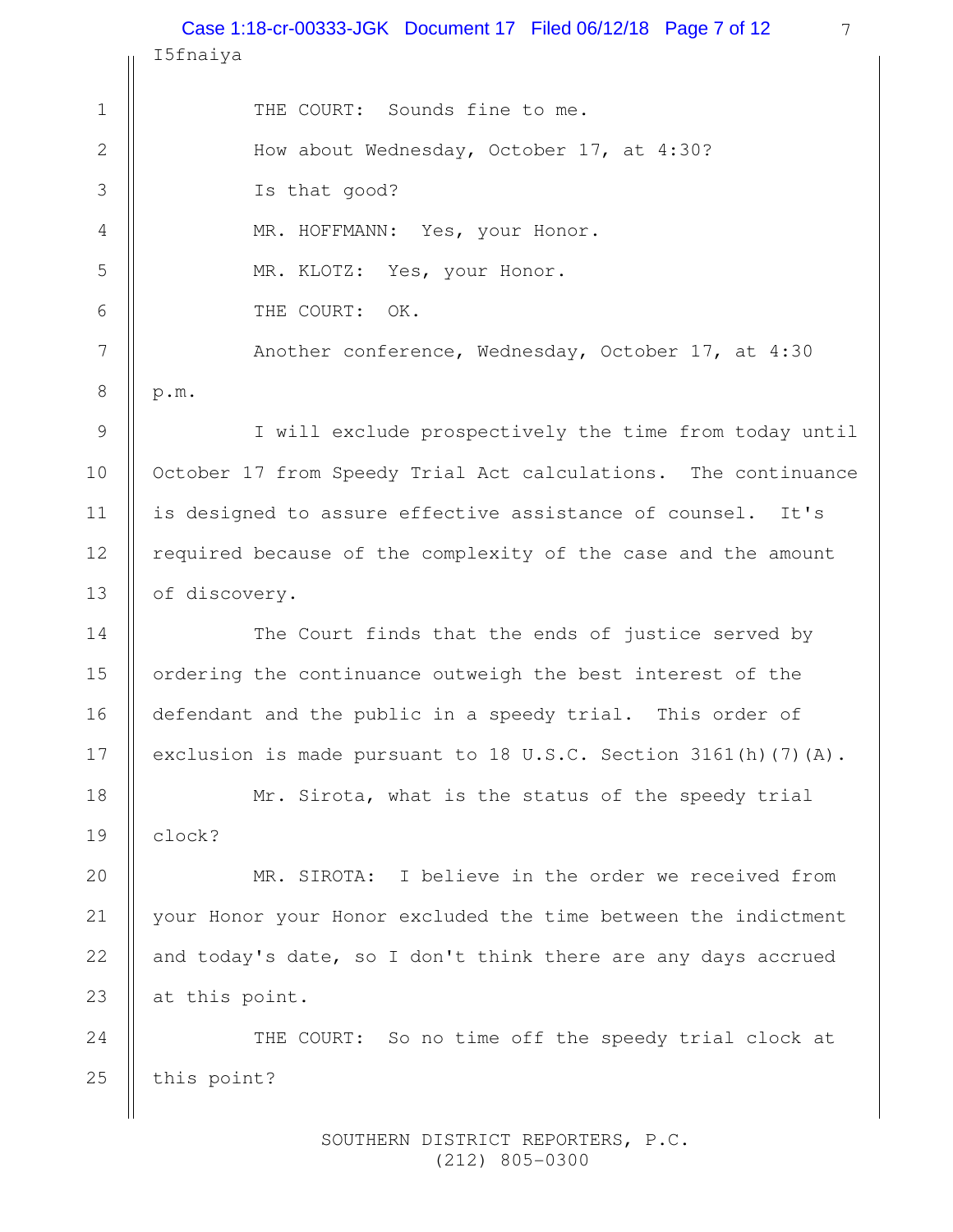|                | Case 1:18-cr-00333-JGK Document 17 Filed 06/12/18 Page 8 of 12<br>8 |  |  |
|----------------|---------------------------------------------------------------------|--|--|
|                | I5fnaiya                                                            |  |  |
| $\mathbf 1$    | MR. SIROTA: That's correct. That's my understanding.                |  |  |
| $\overline{2}$ | THE COURT: Do you agree with that, Mr. Klotz?                       |  |  |
| 3              | MR. KLOTZ: I do, your Honor.                                        |  |  |
| $\overline{4}$ | THE COURT: OK.                                                      |  |  |
| 5              | Which takes us, then, to the issue of conditions of                 |  |  |
| 6              | release.                                                            |  |  |
| 7              | What are the parties' positions?                                    |  |  |
| $\,8\,$        | MR. HOFFMANN: Yes, your Honor, the government's view                |  |  |
| $\mathsf 9$    | is that Mr. Aiyer presents a flight risk. However, we have          |  |  |
| 10             | reached an agreement with defense counsel on a combination of       |  |  |
| 11             | conditions that we think will reasonably assure his continued       |  |  |
| 12             | appearance and safeguard the community.                             |  |  |
| 13             | I can go over those.                                                |  |  |
| 14             | The agreement calls for a \$650,000 bond that would be              |  |  |
| 15             | cosigned by two financially solvent individuals who the             |  |  |
| 16             | government has had the opportunity to speak to.                     |  |  |
| 17             | The defendant would also deposit \$150,000 cash as                  |  |  |
| 18             | security.                                                           |  |  |
| 19             | There are travel restrictions, Southern and Eastern                 |  |  |
| 20             | District of New York, to and from Martha's Vineyard.                |  |  |
| 21             | THE COURT: I'm sorry. Southern and Eastern District                 |  |  |
| 22             | of New York.                                                        |  |  |
| 23             | MR. HOFFMANN: And travel to and from a property that                |  |  |
| 24             | the defendant owns in Martha's Vineyard.                            |  |  |
| 25             | THE COURT: OK. Massachusetts.                                       |  |  |
|                |                                                                     |  |  |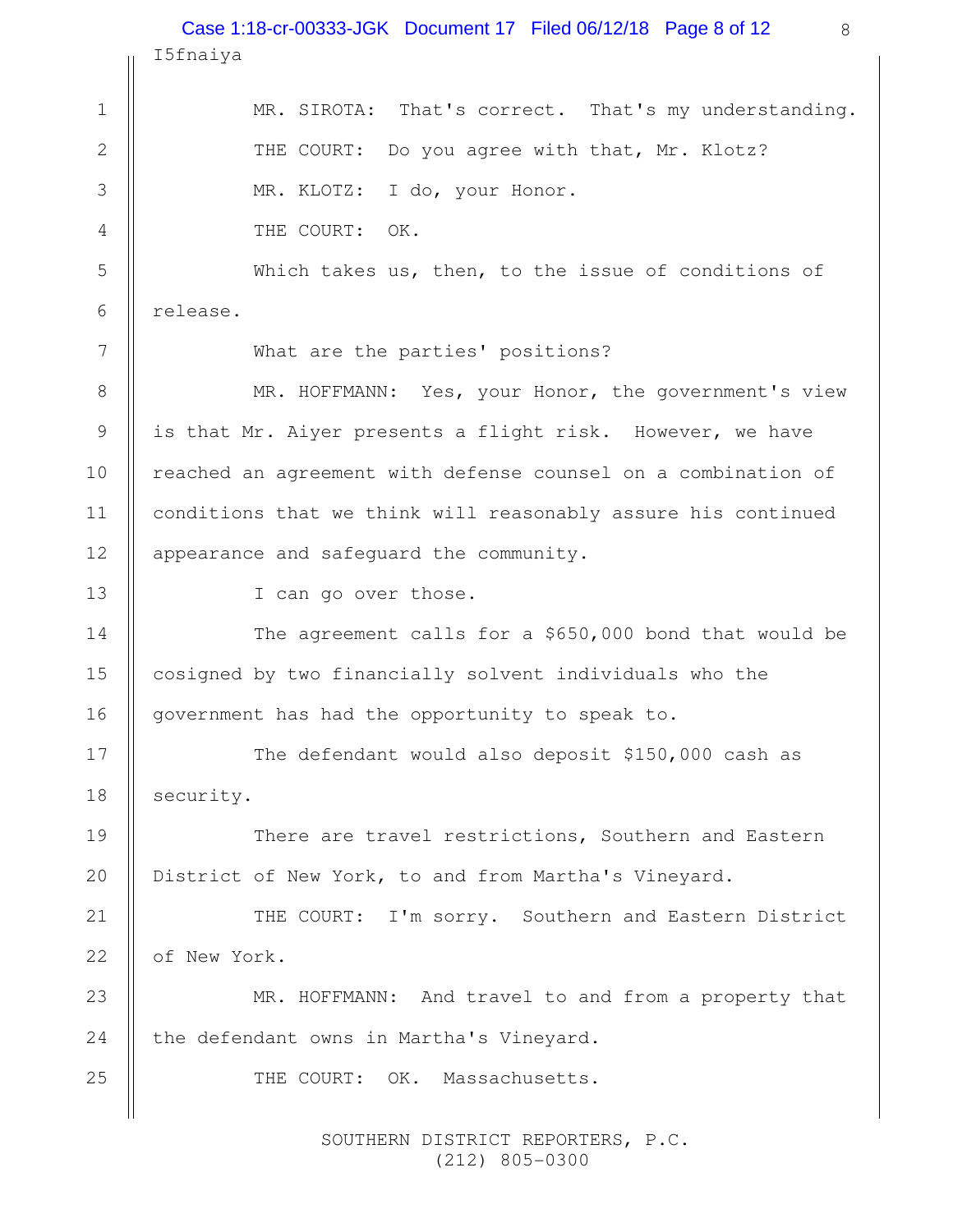|                | Case 1:18-cr-00333-JGK Document 17 Filed 06/12/18 Page 9 of 12<br>9 |  |  |
|----------------|---------------------------------------------------------------------|--|--|
|                | I5fnaiya                                                            |  |  |
| $\mathbf 1$    | MR. HOFFMANN: Yes, and travel incidental to and from.               |  |  |
| $\mathbf{2}$   | THE COURT: Right.                                                   |  |  |
| 3              | MR. HOFFMANN: We also understand the defendant has                  |  |  |
| $\overline{4}$ | today his Indian passport which he is willing to surrender, and     |  |  |
| 5              | the agreement we have reached is that he turns that over and        |  |  |
| 6              | not seek to get a replacement.                                      |  |  |
| 7              | He also agrees not to violate any state or local laws               |  |  |
| 8              | on release.                                                         |  |  |
| $\mathcal{G}$  | THE COURT: I'm sorry. I didn't get that.                            |  |  |
| 10             | MR. HOFFMANN: He also agrees not to violate any                     |  |  |
| 11             | federal state or local laws on release.                             |  |  |
| 12             | THE COURT: Right.                                                   |  |  |
| 13             | All of those conditions appear to be reasonable to                  |  |  |
| 14             | assure the presence of the defendant and the safety of the          |  |  |
| 15             | community.                                                          |  |  |
| 16             | So you agree with all those conditions, Mr. Klotz?                  |  |  |
| 17             | MR. KLOTZ: I do, your Honor. This was a negotiated                  |  |  |
| 18             | agreement.                                                          |  |  |
| 19             | There is one additional travel waiver that I have                   |  |  |
| 20             | discussed with the government and I believe they agree to.          |  |  |
| 21             | That is, over Memorial Day weekend Mr. Aiyer would like to          |  |  |
| 22             | travel to California to a wedding.                                  |  |  |
| 23             | It is an important event for him. We have his flight                |  |  |
| 24             | reservations. We're happy to give them to the prosecutors or        |  |  |
| 25             | to pretrial services or anyone who needs them. He will be           |  |  |
|                |                                                                     |  |  |

 SOUTHERN DISTRICT REPORTERS, P.C. (212) 805-0300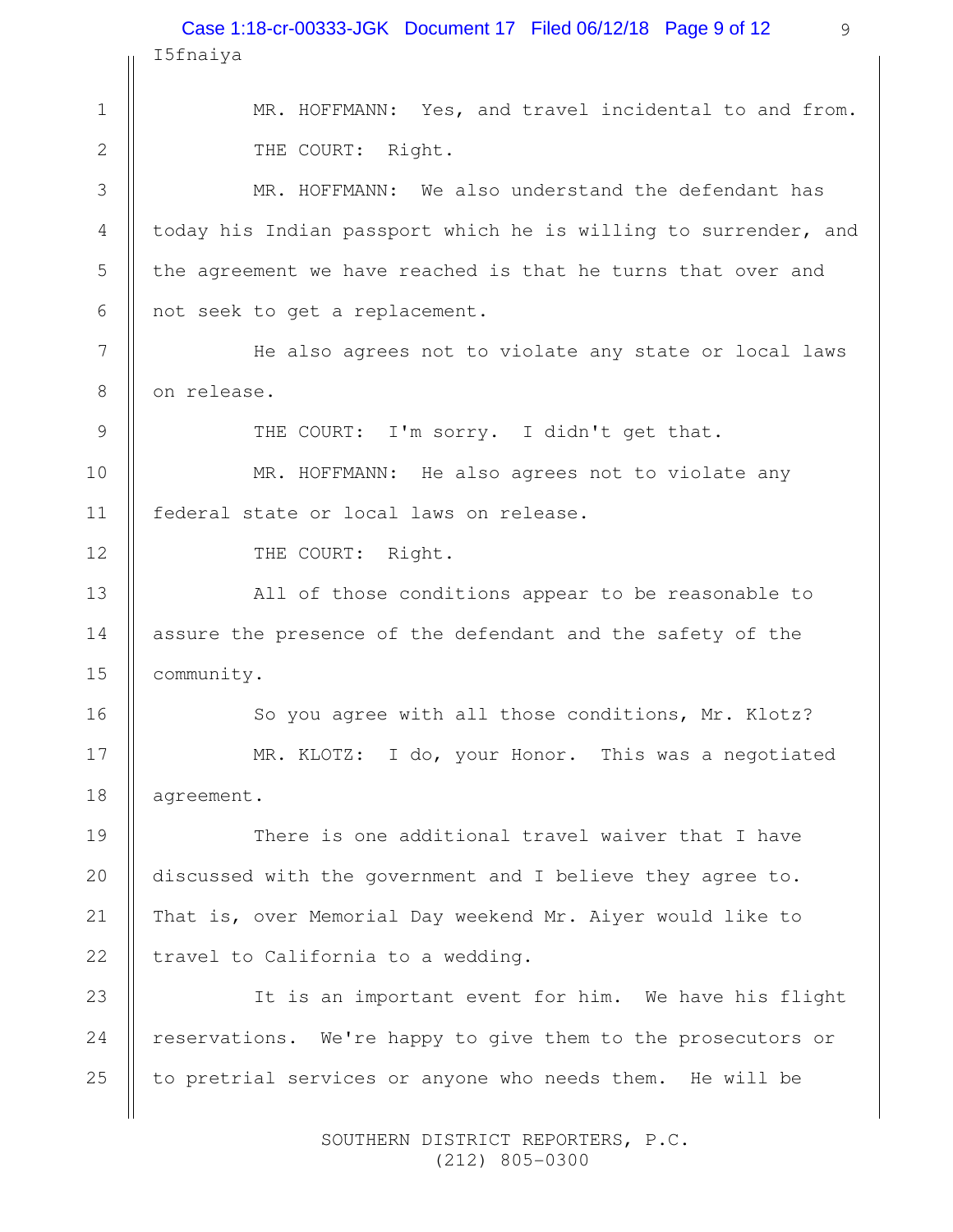10 I5fnaiya leaving May 24, returning May 29. We ask that that be a one-time waiver from the restrictions that Mr. Hoffmann recited. THE COURT: OK. The government? MR. HOFFMANN: The government has no objection. THE COURT: OK. That trip is authorized. The defendant should make sure to provide the travel plans to pretrial services. And the conditions that were listed by the government I will include in an order of release. Has the government approved the cosigners already? MR. HOFFMANN: Yes, your Honor. We had the opportunity to speak to both of them, and we think they both understand their obligation and have the financial resources. THE COURT: OK. And how much time to put up the \$150,000? MR. HOFFMANN: It's contemplated within seven days. THE COURT: OK. MR. KLOTZ: Judge, if I may request, I would ask the same amount of time for the cosigners to get in and sign the bonds. At least one of them had some business restrictions that might cause him to take a day or so. THE COURT: OK. Seven days to post the cash security and for the financially responsible cosigners to sign. Yes, sir? MR. PERRY: Your Honor, since the defendant admitted 1 2 3 4 5 6 7 8 9 10 11 12 13 14 15 16 17 18 19 20 21 22 23 24 25 Case 1:18-cr-00333-JGK Document 17 Filed 06/12/18 Page 10 of 12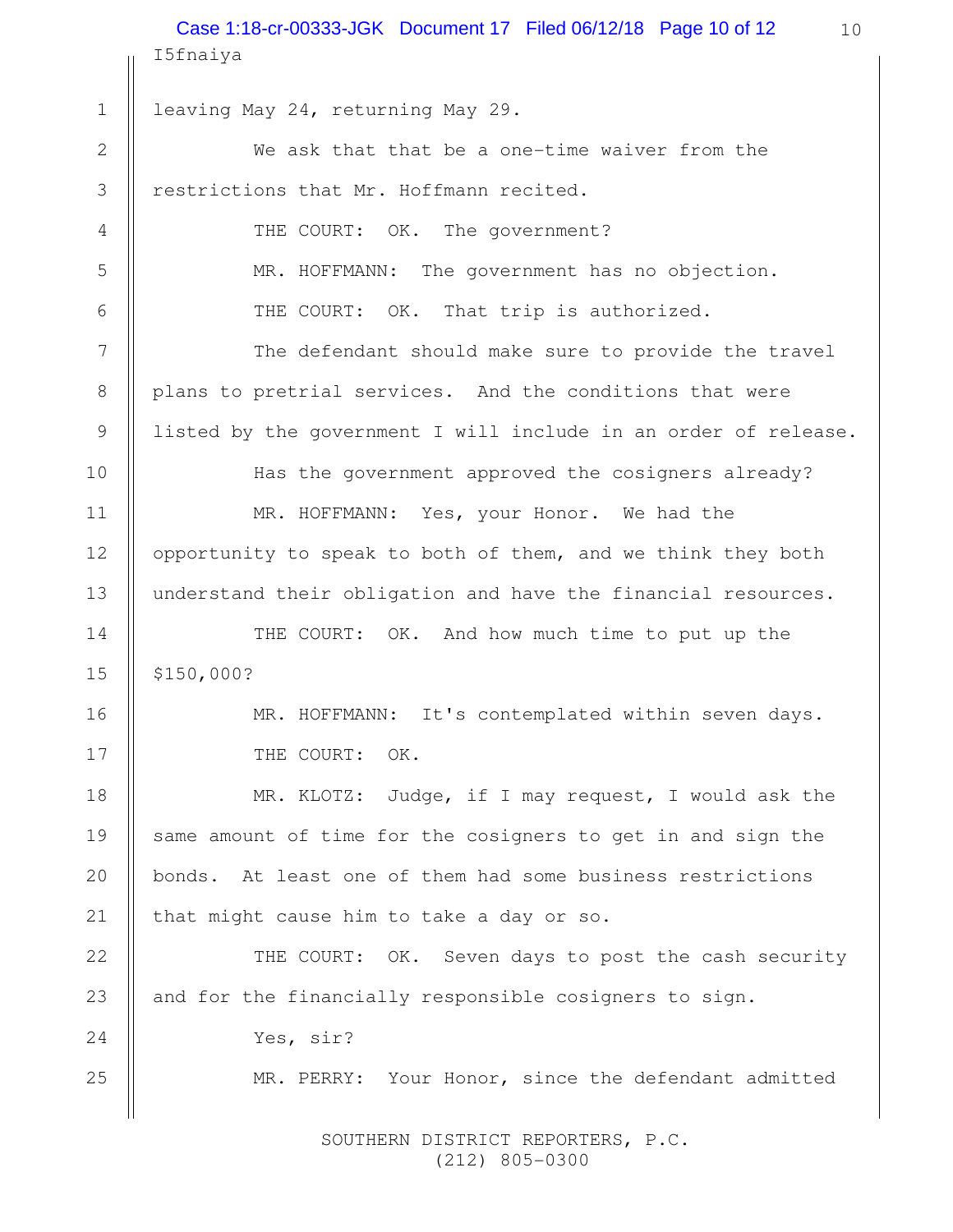I5fnaiya Case 1:18-cr-00333-JGK Document 17 Filed 06/12/18 Page 11 of 12

to pretrial that he used marijuana maybe two or three months ago, we recommend drug testing and treatment, random drug testing and treatment. 1 2 3

THE COURT: OK. Fine. Random drug testing. MR. PERRY: Thank you, sir. THE COURT: Anything else? MR. SIROTA: I have one additional relatively minor issue, your Honor. 4 5 6 7 8 9

10

11

12

13

14

15

16

17

18

19

20

21

22

THE COURT: Whatever.

MR. SIROTA: In a case like this the government is bound to notify potential victims of the proceedings in this case. Rather than doing it via individual notice, given the voluminous nature of the potential victims, we've proposed what we call alternative notification procedures.

It's the same procedures we have used in every case in this investigation. They are twofold. One is to post notice of the proceedings on our website, the Antitrust Division's website.

The second is to notify plaintiff counsel in the class action proceeding that is pending before Judge Schofield. It is an FX matter that has some similarities to this case.

THE COURT: Who is the judge? I'm sorry. MR. SIROTA: Judge Schofield. THE COURT: OK. 23 24 25

> SOUTHERN DISTRICT REPORTERS, P.C. (212) 805-0300